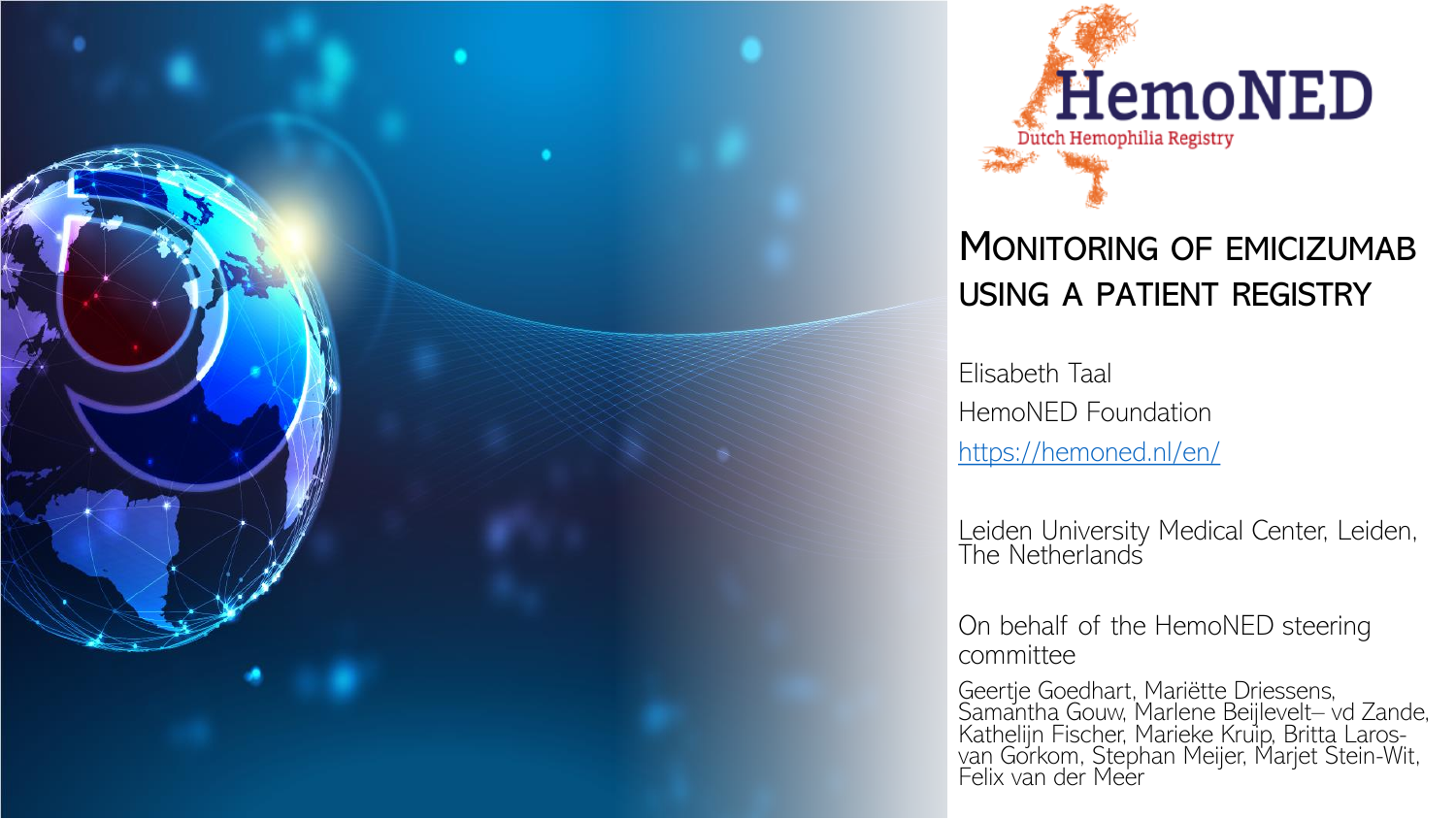# DISCLOSURES FOR ELISABETH TAAL

In compliance with COI policy, EAHAD requires the following disclosures to the session audience:

| Shareholder                     | No relevant conflicts of interest to declare                                                                                    |  |
|---------------------------------|---------------------------------------------------------------------------------------------------------------------------------|--|
| <b>Grant / Research Support</b> | HemoNED received a grant/research support from: Bayer,<br>CSL Behring, Novo Nordisk, Octapharma, Pfizer, Roche,<br>Sobi, Takeda |  |
| Consultant                      | No relevant conflicts of interest to declare                                                                                    |  |
| <b>Employee</b>                 | No relevant conflicts of interest to declare                                                                                    |  |
| <b>Paid Instructor</b>          | No relevant conflicts of interest to declare                                                                                    |  |
| Speaker bureau                  | No relevant conflicts of interest to declare                                                                                    |  |
| Other                           | No relevant conflicts of interest to declare                                                                                    |  |

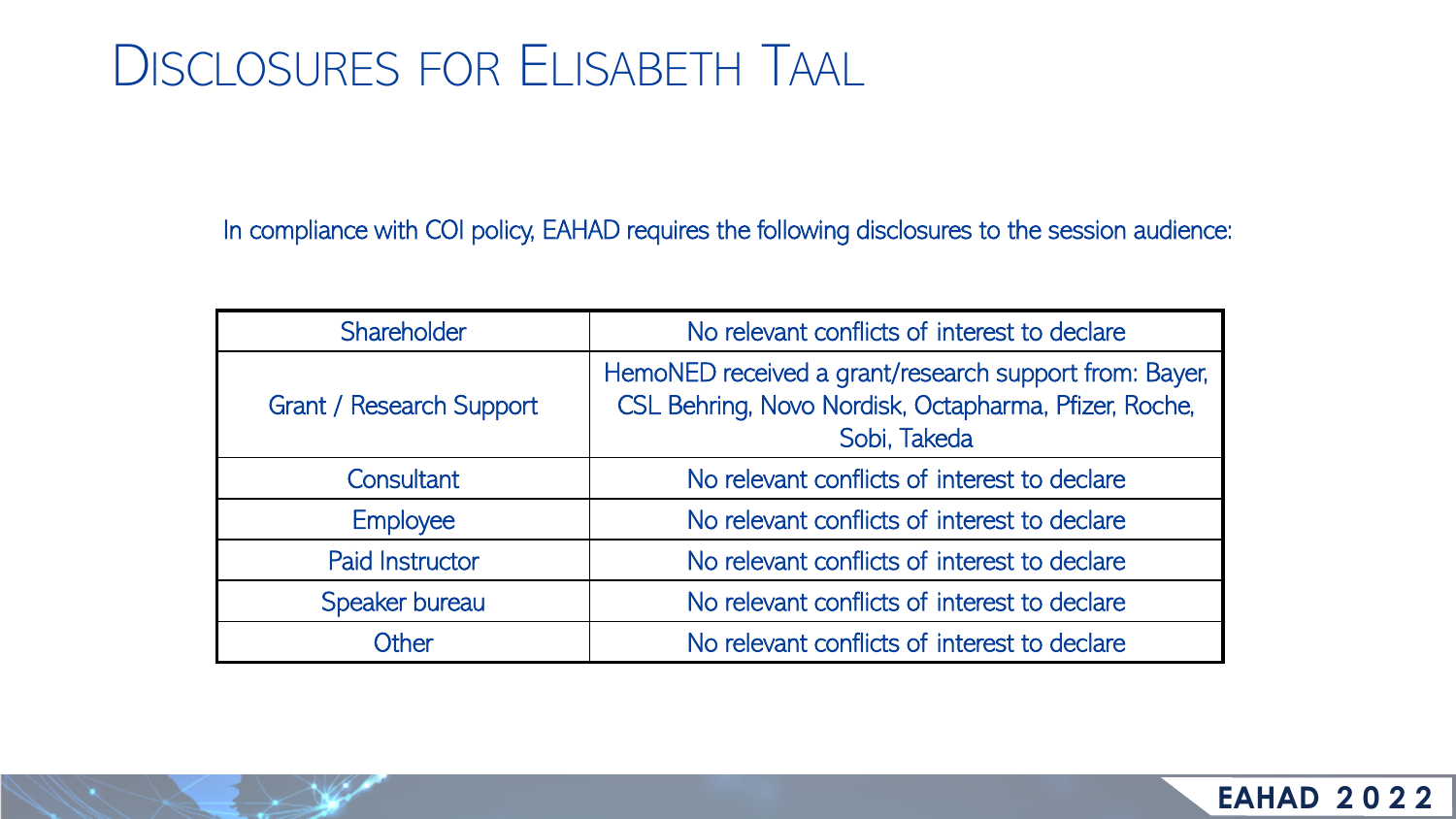# MONITORING OF EMICIZUMAB USING A PATIENT REGISTRY

### **Introduction**

Emicizumab is available in the Netherlands since August 2020

Monitoring of new expensive medicines by patients registries is encouraged by EMA

### Aim

Evaluate the use and and outcomes of emicizumab, using the Dutch Hemophilia Registry (HemoNED)

### **Methods**

Patients with Hemophilia A from all 6 Dutch HTCs included in HemoNED in July 2021

Treatment plans, digital infusion log data (infusions and bleeds), adverse events

## **Results**

1333 Hemophilia A patients, 575 on prophylaxis 162 patients emicizumab





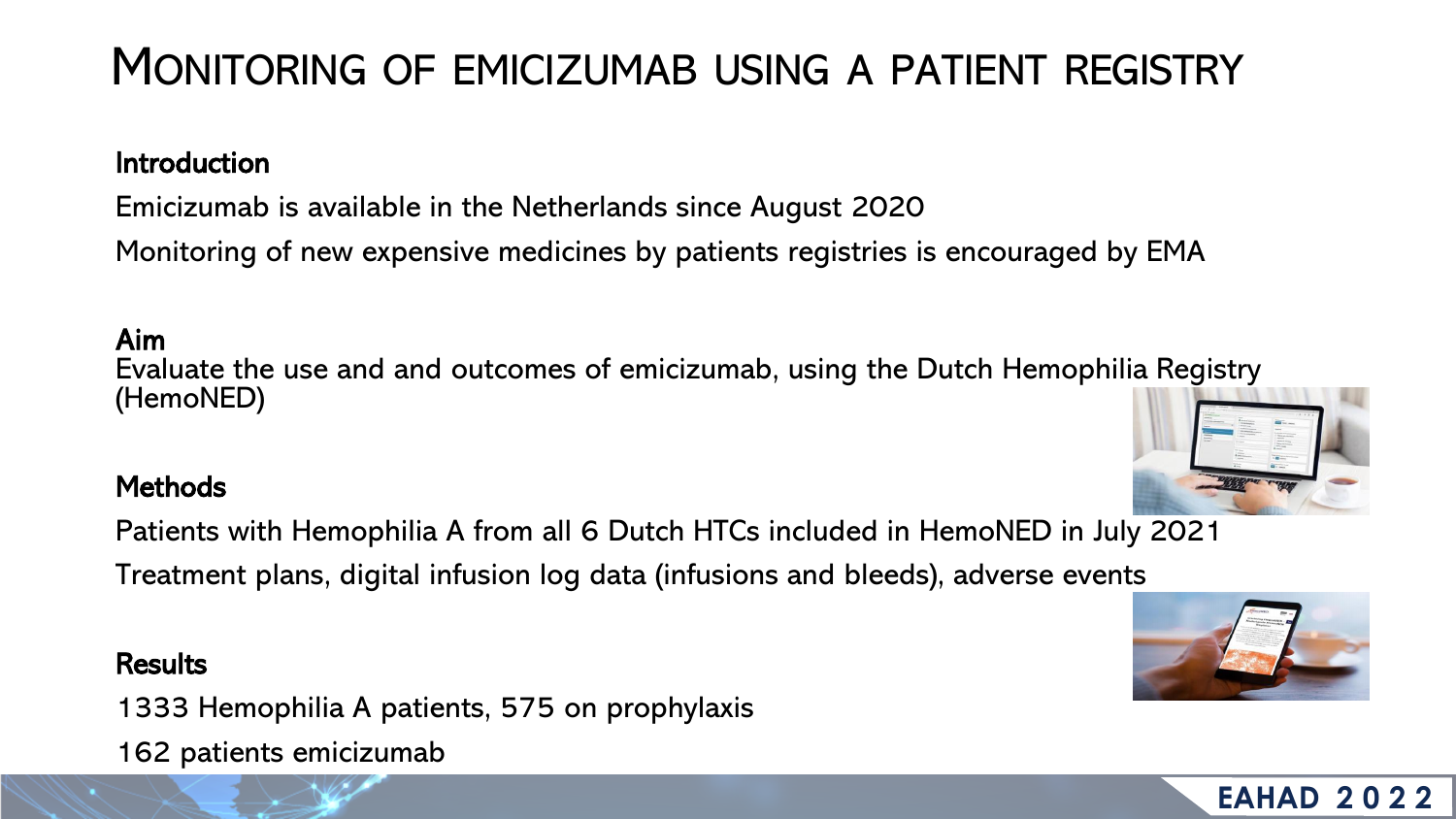# RESULTS: EMICIZUMAB IN HEMONED

# Age categories of Hem A patients on



# prophylactic treatment (N=575) Main reason to start emicizumab (N=142)

|                                                     | N  | %   |
|-----------------------------------------------------|----|-----|
| <b>Patient preference</b>                           | 74 | 52% |
| Venous access problems                              |    | 15% |
| Inhibitor with bleeding tendency                    |    | 12% |
| Recurring bleeds despite regular prophylaxis        |    | 9%  |
| Not being able to administer reqular<br>prophylaxis |    | 6%  |
| Very active life (sports, travelling)               |    | 5%  |

## **EAHAD 2022**